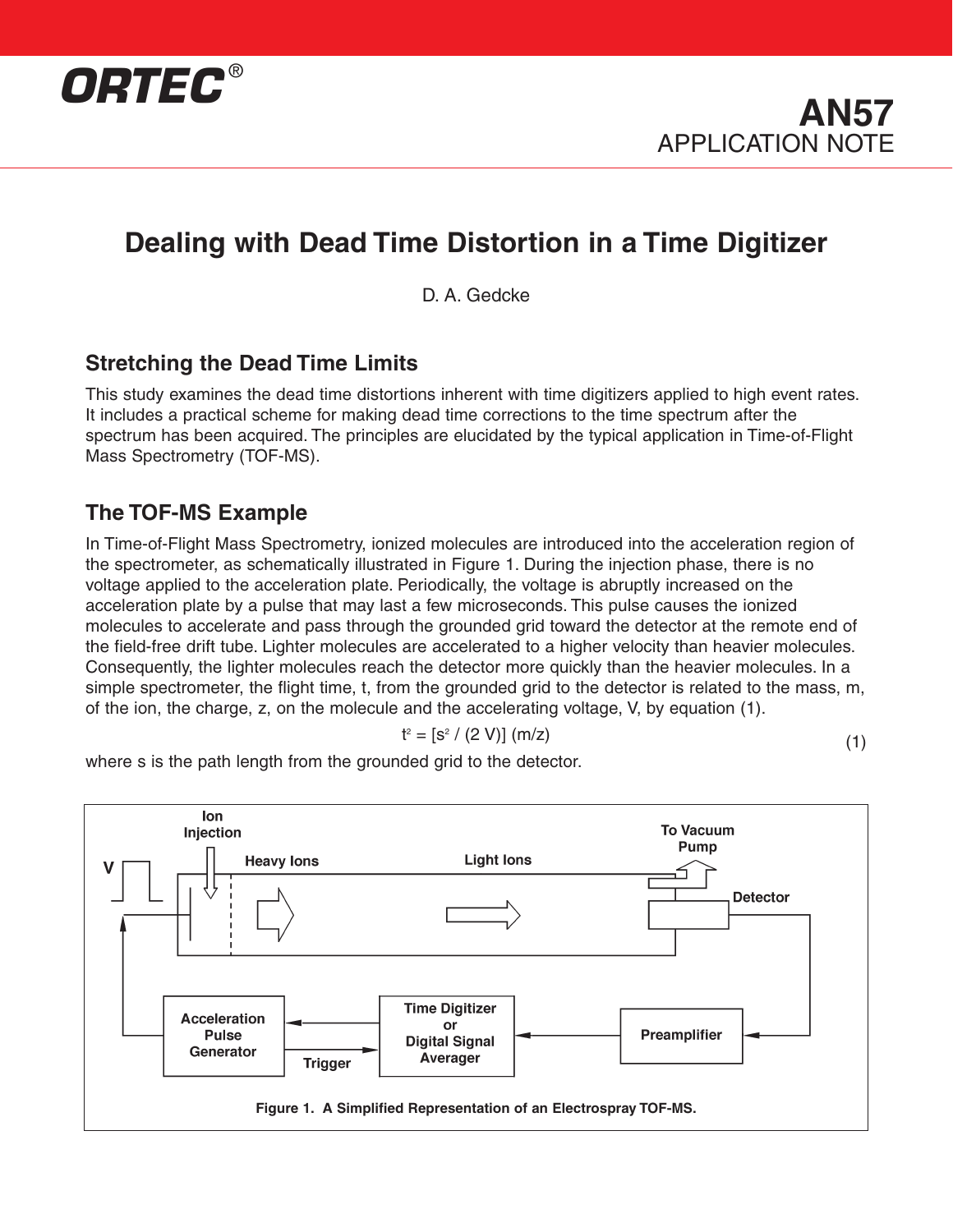When each ion impinges on the detector, it produces a brief pulse at the output of the detector. This pulse is amplified by the preamplifier and presented to the input of the time digitizer. The function of the time digitizer† is to measure the arrival time of each ion relative to the time of the most recent acceleration pulse, and to record that value in memory as a digital representation of the flight time of the ion. If the sample being injected into the TOF-MS contains a variety of molecules with different values of m/z, a number of different flight times will be measured following each acceleration pulse, according to the relationship in equation (1). Each acceleration pulse triggers a scan of the time digitizer from zero time to the maximum anticipated flight time. At the end of a scan, the memory contains a record of ion counts versus the time at which each ion was counted. To improve the statistical precision, a large number of scans are implemented in quick succession, and the records from all scans are summed in memory. The result is a spectrum in the form of a histogram. The horizontal axis represents the flight time, and the vertical axis indicates the sum of the ions counted for that specific flight time.

The flight time is recorded as a digital number by capturing the instantaneous value of a digital clock when the pulse arrives at the input to the time digitizer. Typically this clock has a minimum time resolution, e.g., 250 ps per clock tick. Thus, all the events that arrive between clock ticks are assigned the value of the last clock tick. This groups events into bins on the time axis. In the referenced example, the width of the time bin would be 250 ps. This grouping into bins is what causes the spectrum to appear as a histogram.

## **The Dead Time Handicap**

For ions having a specific value of m/z, the arrival times at the detector are statistically distributed. This means there is always some probability that two or more ions will arrive with a spacing that is less than the dead time caused by each ion. Those ions that arrive during the dead time caused by a preceding ion are not counted. This is the source of the dead time losses. As the counting rate increases, close spacing becomes more likely, and the dead time losses increase. Because it is the more closely spaced events that are lost, dead time causes a distortion of the spectrum at high ion arrival rates.

Each ion generates an analog pulse of finite duration at the input to the time digitizer. This is the source of the extending dead time that will be defined shortly. In addition, the digital circuits in the time digitizer cannot respond to pulses that are too closely spaced. This is the origin of the non-extending dead time that is described in more detail below.

One solution to the dead time distortion is to keep the ion rates low enough that the distortion becomes negligible. A second solution is to develop equations that predict the systematic distortion, and to use these equations to correct the distortion after the spectrum has been acquired.

## **Counting Statistics: The Incentive for Higher Ion Rates**

Counting statistics limit the precision in determining peak positions and areas. In turn, this limits the accuracy in determining mass values, isotopic abundance ratios, and concentrations of specific molecules. The random error from counting statistics is also the dominant factor controlling detection limits at low concentrations.

<sup>&</sup>lt;sup>†</sup>A time digitizer is often referred to as a Time-to-Digital Converter (TDC).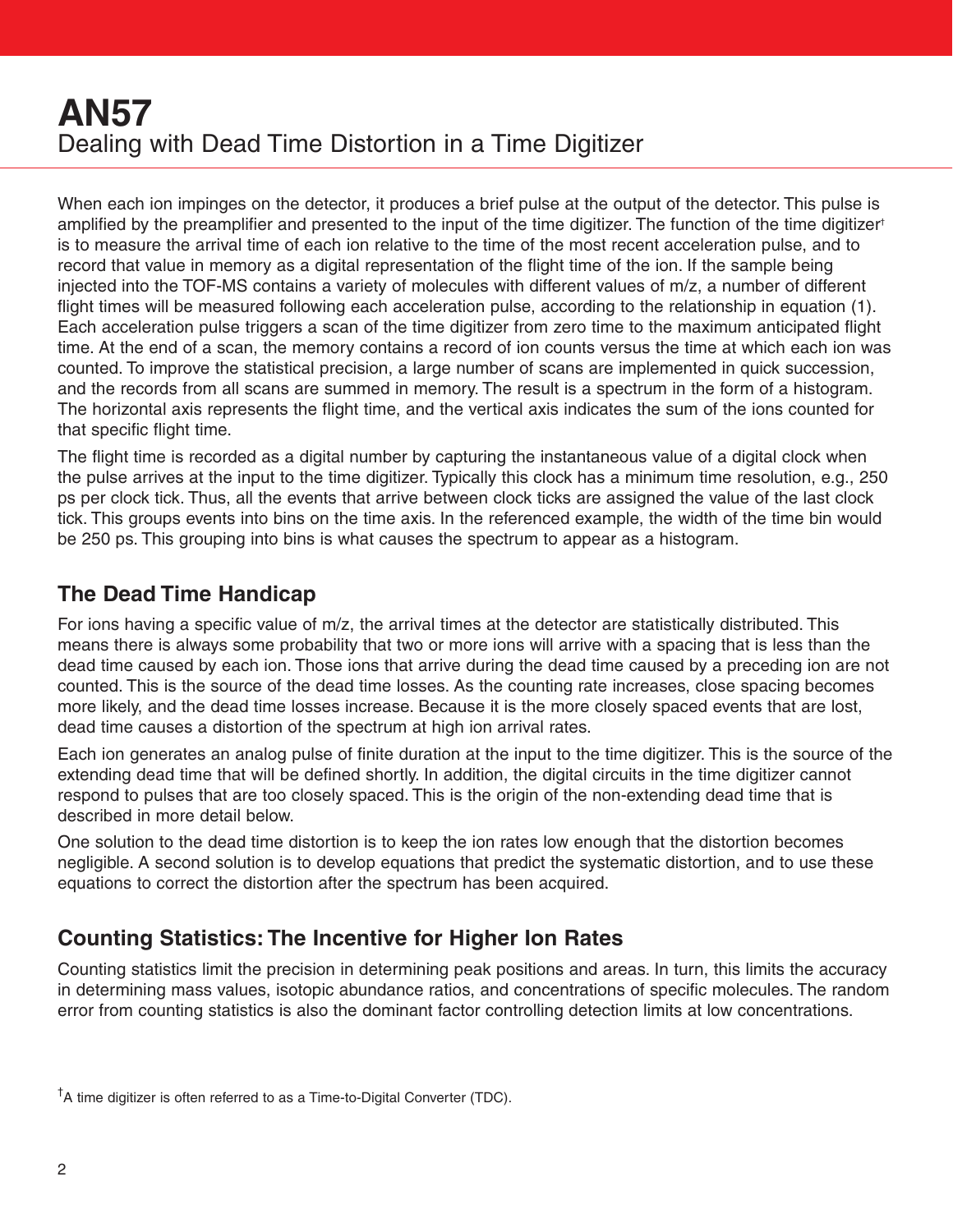If dead time losses are negligible, the number of ions counted in a peak in the time spectrum is randomly distributed according to the Poisson Distribution1, 2

$$
P(N) = \mu^N e^{-\mu} / N!
$$
 (2)

where N is the number of ions counted in a single measurement, P(N) is the probability of observing that specific value of N, and  $\mu$  is the expected mean value of N that would be obtained by averaging the values of N from an infinite number of repeated measurements. The variance of the Poisson Distribution is

$$
Var(N) = \sigma^2 = \mu \tag{3}
$$

The value of N from a single measurement can be used as an adequately accurate estimate of µ. The random error in this estimate will be of the order of  $\sigma$ , where

$$
\sigma = \mu^{1/2} \approx N^{1/2} \tag{4}
$$

More interestingly, the percent standard deviation in the number of ions in a peak in the time spectrum is given by

$$
100\% \times \frac{\sigma}{N} = \frac{100\%}{N^{1/2}}
$$
 (5)

Equation (5) shows that a higher number of ions in the spectrum yields better statistical precision. That fact provides a strong incentive to drive the ion rate as high as possible to minimize the random error. Consequently, the issue becomes: "How high can the ion rate be pushed before the systematic error caused by dead time losses overwhelms the improvement in the random error in equation (5)?"

#### **The Systematic Error Caused by Dead Time**

There are two types of dead time in a time digitizer3:

**Extending Dead Time:** The arrival of a pulse from an ion causes a dead time interval τ<sub>e</sub>. If another pulse arrives during the dead time caused by a preceding pulse, the second pulse is not counted, and the dead time is extended by an additional  $\tau_e$  from the arrival time of the second pulse. At high counting rates, multiple pulses that are separated by less than  $\tau_e$  cause considerable extension of the dead time, and a commensurately large dead time loss.

**Non-extending Dead Time:** The arrival of a pulse causes a dead time interval  $\tau_{\text{ne}}$ . If another pulse arrives during the dead time caused by a preceding pulse, the second pulse is simply not counted. The ignored second pulse has no effect on the dead time.

In both cases, higher counting rates lead to a higher probability of a pulse arriving during the dead time from a previous pulse. Consequently the dead time losses increase with counting rate.

Typically, a time digitizer experiences two dead times in cascade, . . . an extending dead time followed by a non-extending dead time. At the input to the time digitizer, a discriminator threshold is set at a voltage that is large enough to reject noise from the detector and preamplifier, but small enough to accept valid ion pulses. Ion pulses that are large enough to cross this threshold are counted. The width of the analog pulse at the threshold causes an extending dead time. If a second pulse arrives while the first pulse is still above the threshold, the second pulse adds to the first, and extends the dead time by one pulse width from the arrival time of the second pulse. Because the time digitizer counts threshold crossings, it will count only the first pulse. This source of extending dead time is controlled by the pulse shape from the detector, the rise and fall times of the preamplifier, the pulse amplitude, and the discriminator threshold voltage. Typical values of the extending dead time range from 2 ns to 10 ns.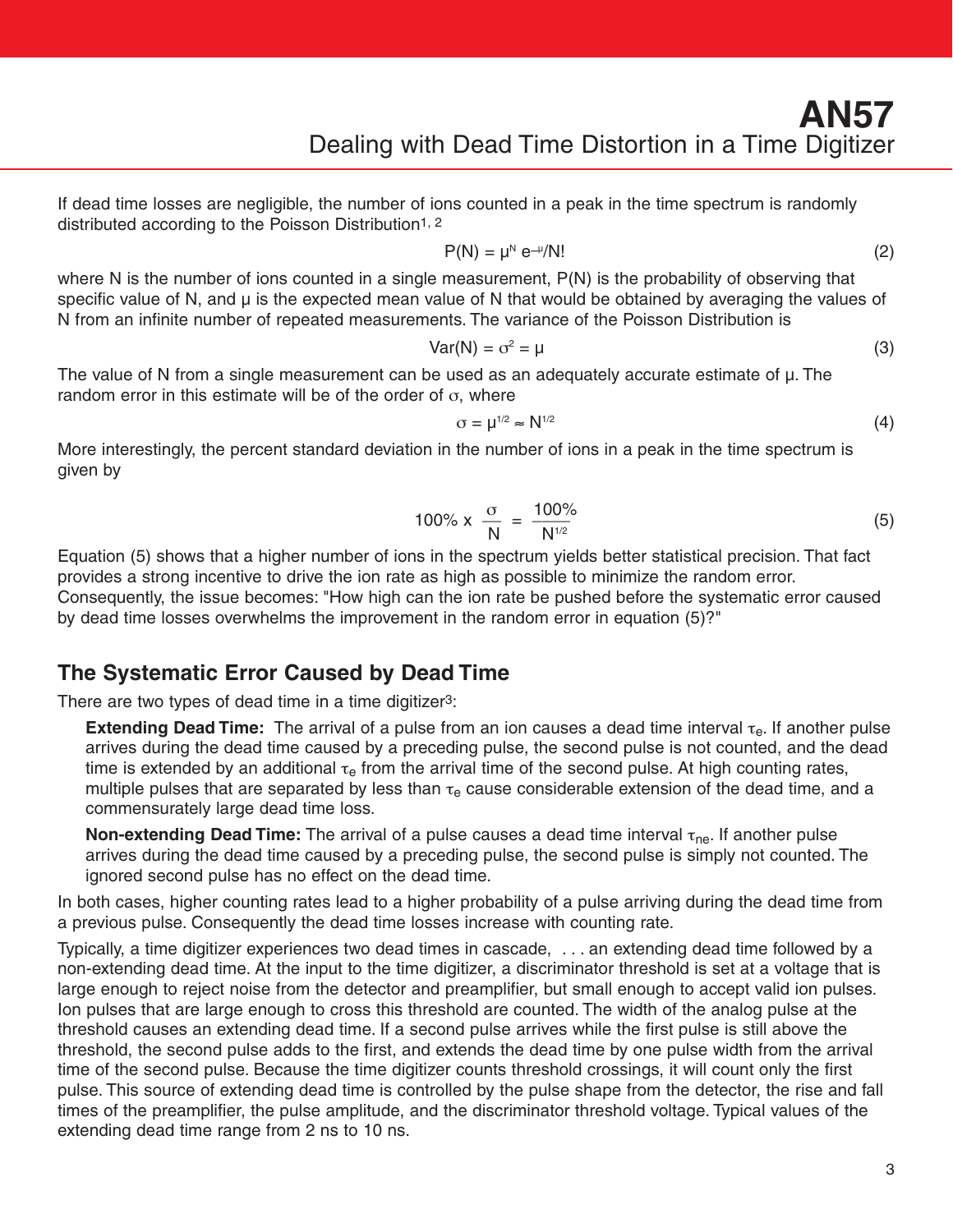Following recognition of the analog pulse crossing the discriminator threshold, there is typically a nonextending dead time caused by the digital processing circuits in the time digitizer. For the purposes of this study, the start of the non-extending dead time interval is considered to be synchronized with the start of the extending dead time interval. Typical values of the non-extending dead time lie in the range of 0.5 to 50 ns.

The throughput equations for the histogram from a time digitizer have been developed previously by Gedcke4,5 for the case of an extending dead time followed by a non-extending dead time. The results are summarized in equation (6).

$$
\frac{q_{j}}{n} = \frac{Q_{j}}{n} \quad [\{1 - U(\tau_{ne} - \tau_{e}) \sum_{j} \frac{i - \tau_{e} - 1}{(q_{j}/n)} \exp(-\sum_{j} \frac{(Q_{j}/n))}{(q_{j}-\tau_{e})}]
$$
(6)

The equation applies to the situation where the counts in the time histogram have been summed for n scans (i.e., n acceleration pulses). The flight time, t, is proportional to the bin number i according to the relation

$$
t = i \Delta t \tag{7}
$$

where Δt is the width of each time bin, . . . 250 ps in the example previously mentioned. After n scans, bin i contains  $q_i$  counts. If there were no dead time losses, bin i should contain  $Q_i$  counts. Thus,  $Q_i/n$  is the probability of an ion destined for bin i arriving during a single scan, and  $q_i/n$  is the probability of observing that ion in a single scan after dead time losses.

To be able to count an ion destined for bin i, there must be no ions arriving in the preceding interval  $\tau_{e}$ . The exponential term in equation (6) expresses that probability. This accounts for the losses caused by the extending dead time. The expression in the { } braces is the probability that there are no pulses detected in the preceding time interval  $\tau_{\text{ne}}$  that cause a non-extending dead time. Because the sum in the exponential term has already accounted for zero pulses in the interval  $-1$  to  $-\tau_e$ , that interval is excluded from the sum in the non-extending dead time term.\* The function

$$
U(\tau_{ne} - \tau_e) = 1 \text{ for } \tau_{ne} > \tau_e
$$
  
= 0 for  $\tau_{ne} \leq \tau_e$  (8)

ensures that the non-extending dead time will be ignored if it does not extend past the end of the extending dead time interval.

Figure 2 illustrates equation (6) for a specific case of a single peak in the time spectrum with a width of 3 ns at half its height, a 4-ns extending dead time, and a 20-ns non-extending dead time. The bin width is 250 ps. The horizontal axis represents the average number of ions arriving at the detector for that peak during a single scan. In other words, it is the sum of  $Q_i/n$  for all bins in the peak. The vertical axis represents the average number of those ions recorded in a single scan by the time digitizer, . . . after dead time losses. The graph indicates that essentially all of the ions are recorded if the average number of ions arriving at the detector for this specific peak in each scan is less than 0.1. As the average number of ions arriving during a single scan increases above 0.1, the curve deviates more and more strongly from a linear relationship. Once the arrival rate reaches 10 ions per scan, increasing the arrival rate no longer increases the recorded number of ions.

<sup>\*</sup>For the purpose of summation in the histogram,  $\tau_e$  and  $\tau_{ne}$  are expressed as a number of bins. In other words, the dead time values in nanoseconds are divided by Δt from equation (7) to express the values in number of bins.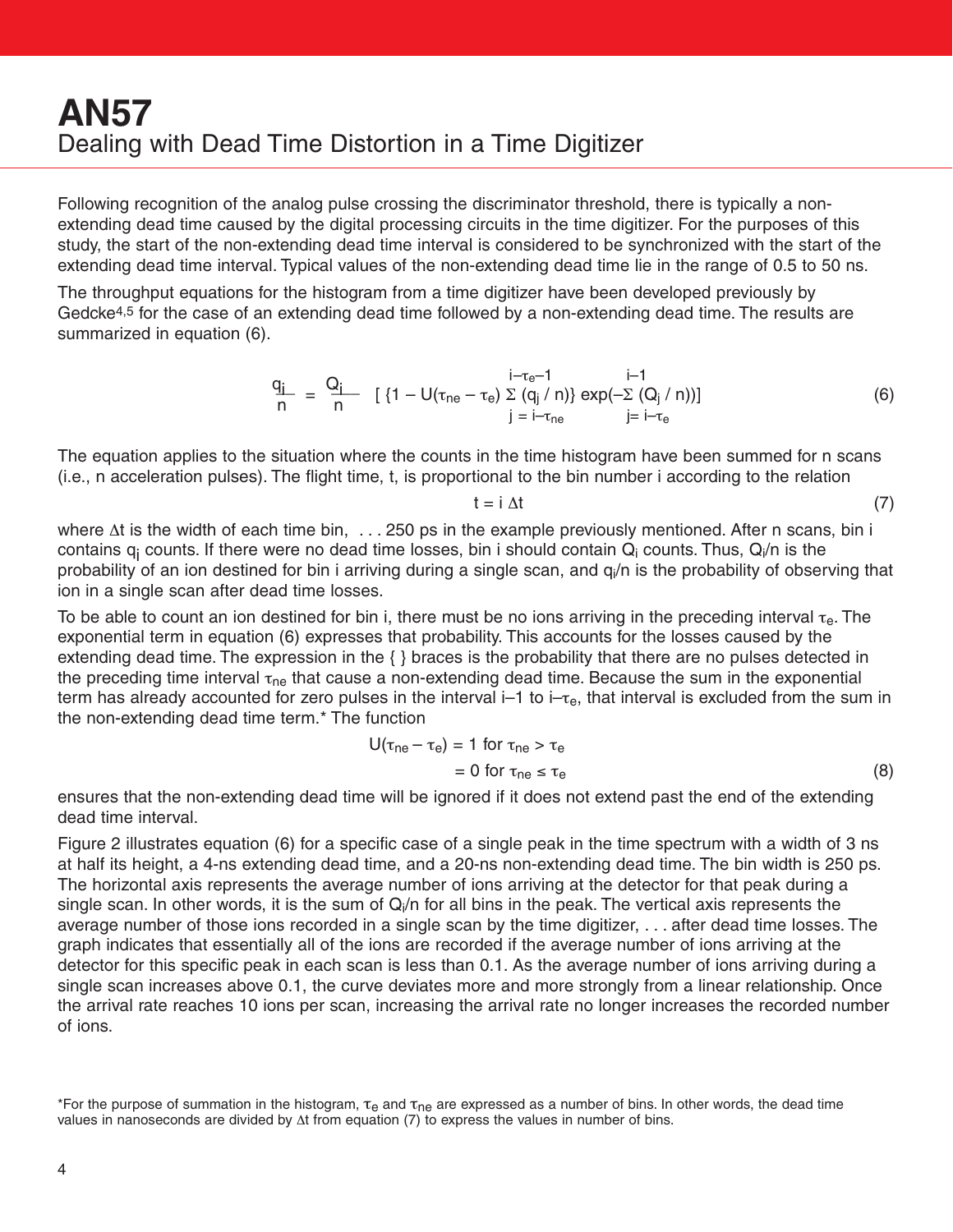A more sensitive picture can be obtained by plotting the difference between the recorded and arriving ions as a percent of the arriving ion rate. This is the percent dead time loss curve shown in Figure 3. If it is not feasible to make dead time corrections to the spectrum, and the goal is to keep dead time losses less than 1%, Figure 3 demonstrates that the average number of arriving ions per scan in the dominant peak must be kept below 0.02.

Not only does the dead time cause a suppression of the area of the peak, but the peak is shifted to lower arrival times as illustrated in Figure 4 for the case where the average arrival rate of ions in the peak is 3. Obviously, the shift in the centroid of the peak will cause an error in the measured value for m/z if left uncorrected. Figure 5 shows the centroid shift as a function of the average ion arrival rate. The shift is expressed as a percent of the full width at half maximum height (FWHM) of the peak. From Figure 5, it is obvious that maintaining the average ion arrival rate in the peak less than 0.08 ions per scan will keep the peak shift less than 1% of the FWHM.









**Figure 4. Distortion of the Area and Centroid of the Peak for 66% Dead Time Losses.** The horizontal axis is labeled with the bin index i.

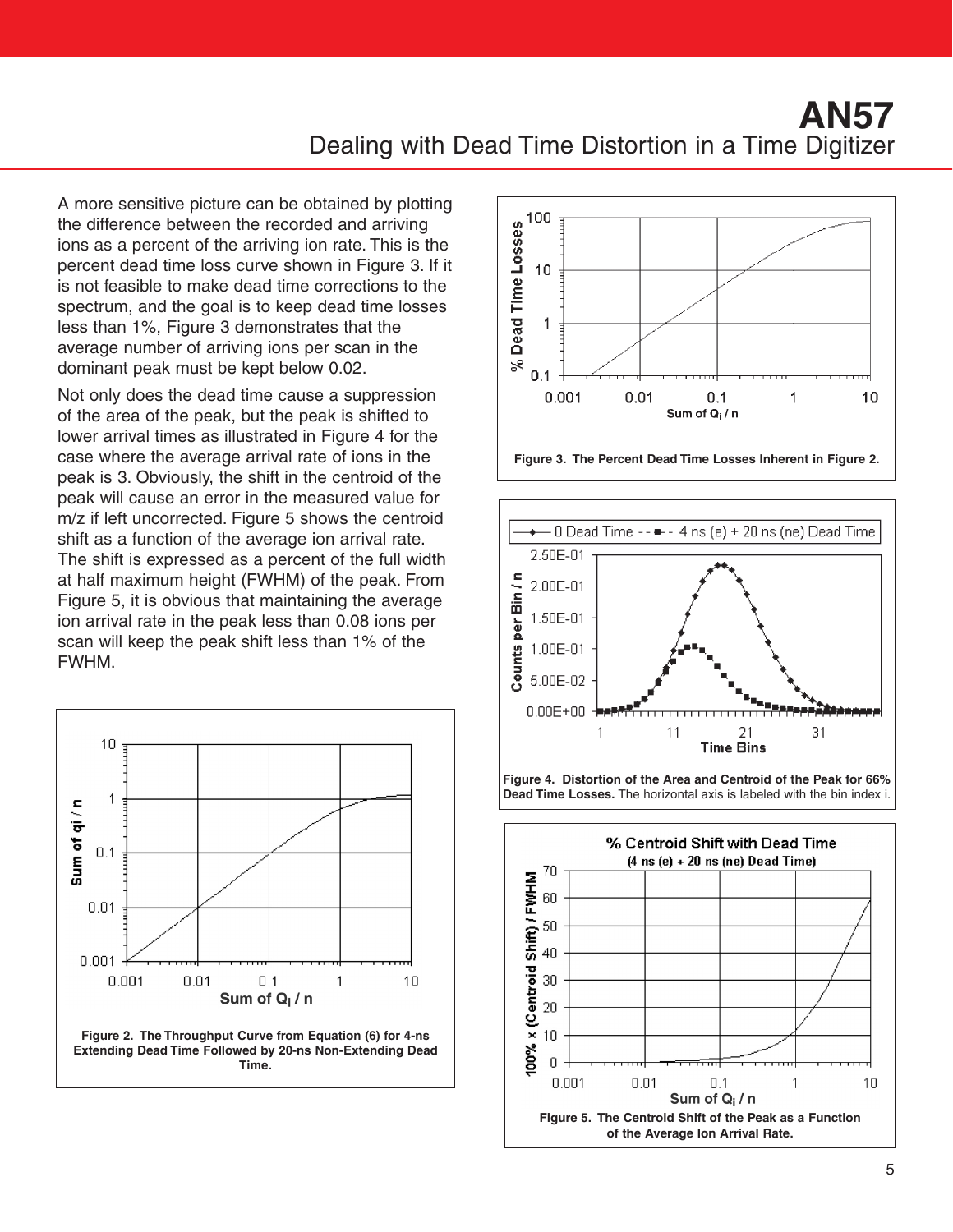## **Small Peaks in the Shadows of Large Peaks**

Figure 6 shows how the amplitude of a peak can be suppressed if its spacing from a bigger, preceding peak is not larger than the dead time interval. In Figure 6, the area of the smaller, trailing peak is suppressed proportionately more than is experienced by the preceding larger peak. This effect can distort the apparent isotopic abundance ratios. Figure 7 shows how the ratio of the two peak areas varies as the average ion arrival rate per scan in the earlier peak changes. At low rates, where the dead time effects are negligible, the area of the second peak is half the area of the earlier peak. Once the average ion arrival rate in the first peak exceeds 0.1, the ratio begins to deteriorate rapidly with increasing ion rate. When the ion rate surpasses 3, the second peak has essentially disappeared. This effect argues strongly for keeping the average ion arrival rate in the dominant peak less than 0.1 ions per scan. If it is not possible to make dead time corrections, the average ion arrival rate in the dominant peak should be restricted to less than 0.02 ions/scan to keep the distortion of the peak ratios less than 1%.

## **The Benefits of Reducing the Dead Time**

To demonstrate the effects of significantly reducing the dead time, all the computations for Figures 2 through 7 were repeated with the non-extending dead time set to zero, leaving only the 4-ns extending dead time. All other conditions remained the same.

Superficially, the results for a single peak are surprising. The corresponding graphs for Figures 2 through 5 are virtually identical. Because of that lack of distinction, those graphs for 4-ns dead time have been relegated to Appendix A for reference. Upon reflection, it becomes obvious why there is no difference for a single peak between a) 4 ns extending dead time, and b) 4 ns extending dead time and 20 ns non-extending dead time. For each bin in the peak, the preceding 4-ns dead time interval covers most of the significant counts in the peak. Consequently, adding another 16 ns to the tail end of the





 $0.1$  $\Omega$ 

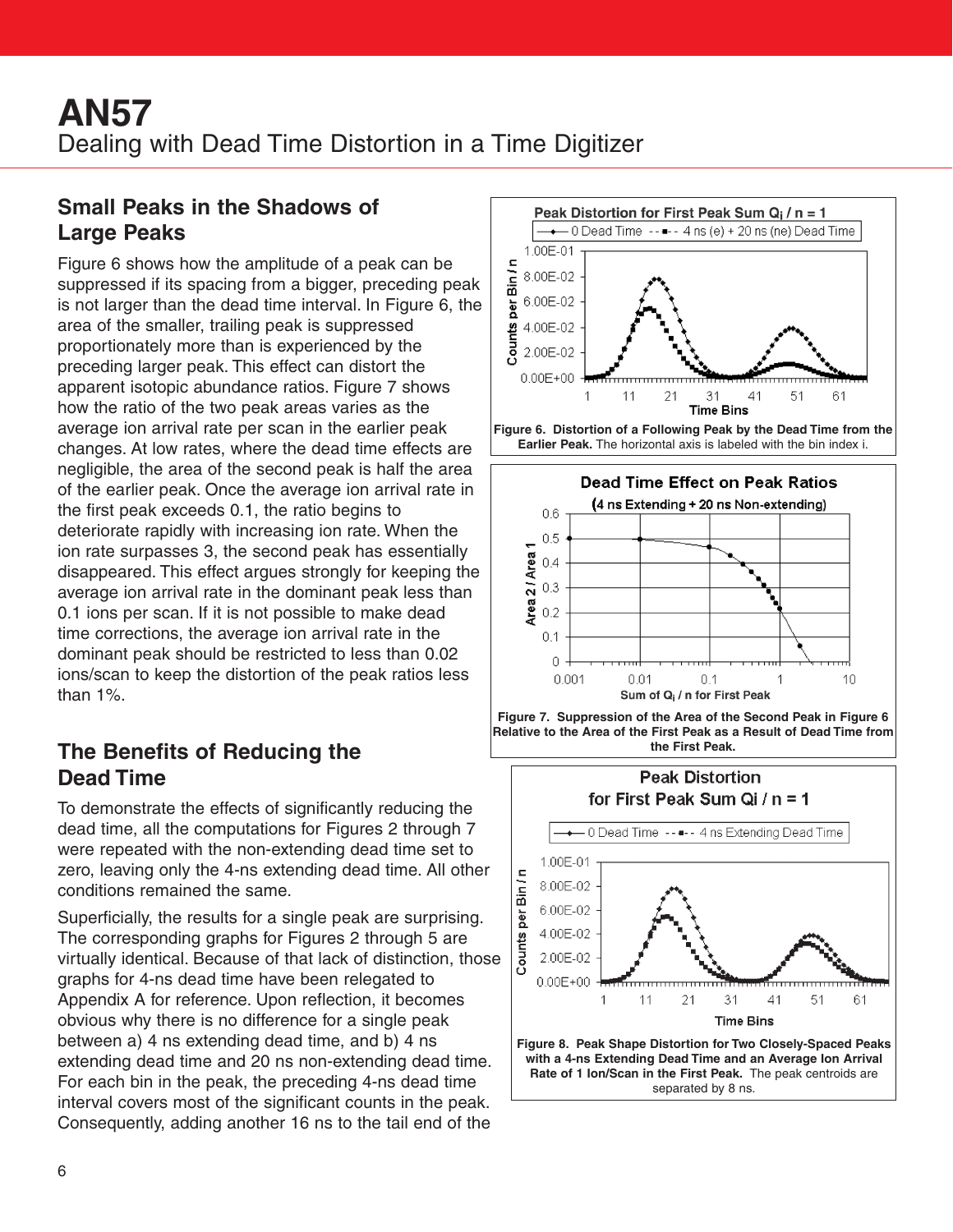4-ns dead time does not significantly increase the counts that are causing dead time.

However, the case of a small peak closely following a large peak is quite different. Figure 8 illustrates the distortion of the two peaks for an average ion arrival rate of 1 ion/scan in the first peak. With only a 4-ns extending dead time, the area of the first peak is suppressed more than the area of the second peak. This happens because the peak centroids are separated by 8 ns. The peaks are far enough apart, that the dead time caused by the earlier peak does not affect the later peak. But, the ratio of peak areas is still affected by the dead time, . . . just in a different way. Figure 9 shows how the ratio of peak areas is influenced by the average ion arrival rate in the first peak. In the vicinity of 1 ion/scan, the ratio is increasing with ion rate. That happens because the ion rates in the first peak are a factor of 2 larger than in the second peak. Consequently, the percent dead time losses in the first peak are greater than in the second peak.



If it is not possible to make dead time corrections, the average ion arrival rate in the dominant peak should be restricted to less than 0.05 ions/scan to ensure that the error in peak ratios is less than 1%.

## **Stretching the Limits by Making Dead Time Corrections**

If it is not possible to make dead time corrections, the average ion arrival rate per scan in the dominant peak must be limited to <0.08 ions/scan to keep the centroid shift less than 1% of the FWHM of the peak, and <0.02 ions/scan to keep the distortion of peak areas less than 1%. These ceilings on the ion arrival rates can be stretched to much higher limits by making dead time corrections. Here is how the corrections can be accomplished4,5,6.

Equation (6) can be rearranged by multiplying both sides by n and dividing by the term in [ ] brackets to yield

$$
Q_{i} = q_{i} \div [ {1 - U(\tau_{ne} - \tau_{e}) \sum (q_{i}/n)} \exp(-\sum (Q_{i}/n))] \nj = i - \tau_{ne} \qquad j = i - \tau_{e}
$$
\n(9)

After a spectrum has been acquired by summing n scans, the uncorrected values  $q_i$  versus the index i reside in the resulting histogram. The corrected histogram  $(Q_i$  versus i) is generated by applying equation (9) to the uncorrected histogram, moving from zero time to maximum time, one bin at a time. At each bin, the current value of  $q_i$  is combined with the previous values of  $q_i$ , the previously calculated values of  $Q_i$ , the known value for n, and the known values of  $\tau_e$  and  $\tau_{ne}$  to compute the corrected value  $Q_i$ . After passing this algorithm through the histogram from left to right, the spectrum corrected for dead time losses is the array of  $Q_i$  values.

At i = 0, there is a boundary condition that must be satisfied. Equation (9) requires values of  $q_i$  and  $Q_i$  for negative values of j. A simple solution is to presume that  $q_i$  and  $Q_i$  are both zero for negative values of j. If this presumption is not true,  $Q_i$  will be underestimated for a few dead time intervals starting from  $i = 0$ . Beyond that point, the computations for  $Q_i$  will have converged to the correct values.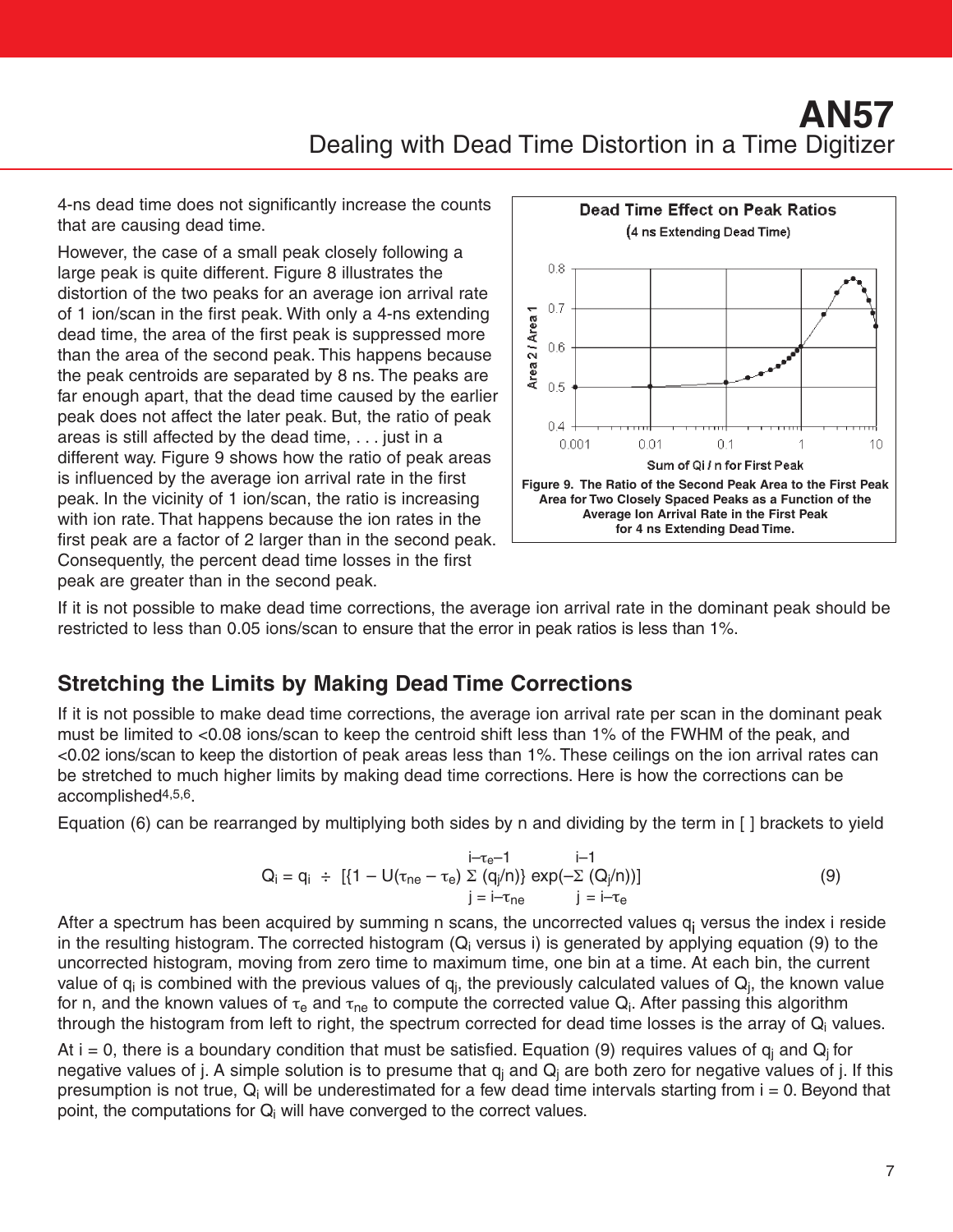#### **How to Determine** τ**<sup>e</sup> and** τ**ne**

To apply equation (9), reasonably accurate values for  $\tau_e$  and  $\tau_{ne}$  must be supplied. These values can be measured as follows. While the TOF-MS is acquiring spectra, the Trigger Input to the Time Digitizer (see Figure 1) is disconnected, and one of the connections shown in Figure 10 is employed.

Next, the scan length of the Time Digitizer is set at 5 to 10 times the anticipated dead time. Spectra are repeatedly cleared and acquired, while the length of the  $50-\Omega$  coaxial cable delay is gradually increased. This adjustment is terminated when the prompt peak shows up at a location that is slightly beyond the dead time caused by the Trigger Input pulse, as illustrated at 4.5 ns in Figure 11. Once the proper delay has been selected, the spectrum is accumulated long enough to yield at least 100 counts per bin in the region that is two dead time intervals to the right of the dominant peak (between 10 and 15 ns in Figure 11). The resulting spectrum represents the probability of observing the time interval t between successive pulses.

The shape of this time-interval spectrum will depend on the details of the time-of-flight spectrum that is supplying the pulses. (A spectrum with lots of broad, overlapping peaks and a high background is more productive.) Figure 11 depicts the general shape of the result, but does not show the statistical scatter in the counts. Equations (4) and (5) predict that scatter, if the number of counts in a bin is substituted for N.

In Figure 11, the large, sharp peak centered at



4.5 ns is caused by the pulse that started the scan at  $t = 0$  (via the Trigger Input). Because this triggering pulse is delayed by 4.5 ns and supplied to the Stop Input, it shows up as a Stop pulse at 4.5 ns. The 4.5 ns delay was necessary to get past the shadow caused by the 4-ns dead time that follows the pulse supplied to the Trigger Input.

Once the scan is started by the triggering pulse, additional stop pulses can be recorded, provided that they do not fall in the dead time interval immediately following the triggering pulse. At low counting rates, a Stop pulse arriving at 4.5 ns will be followed by a dead time given by

$$
\tau = \tau_{\rm e} + (\tau_{\rm ne} - \tau_{\rm e}) \mathsf{U}(\tau_{\rm ne} - \tau_{\rm e}) \tag{10}
$$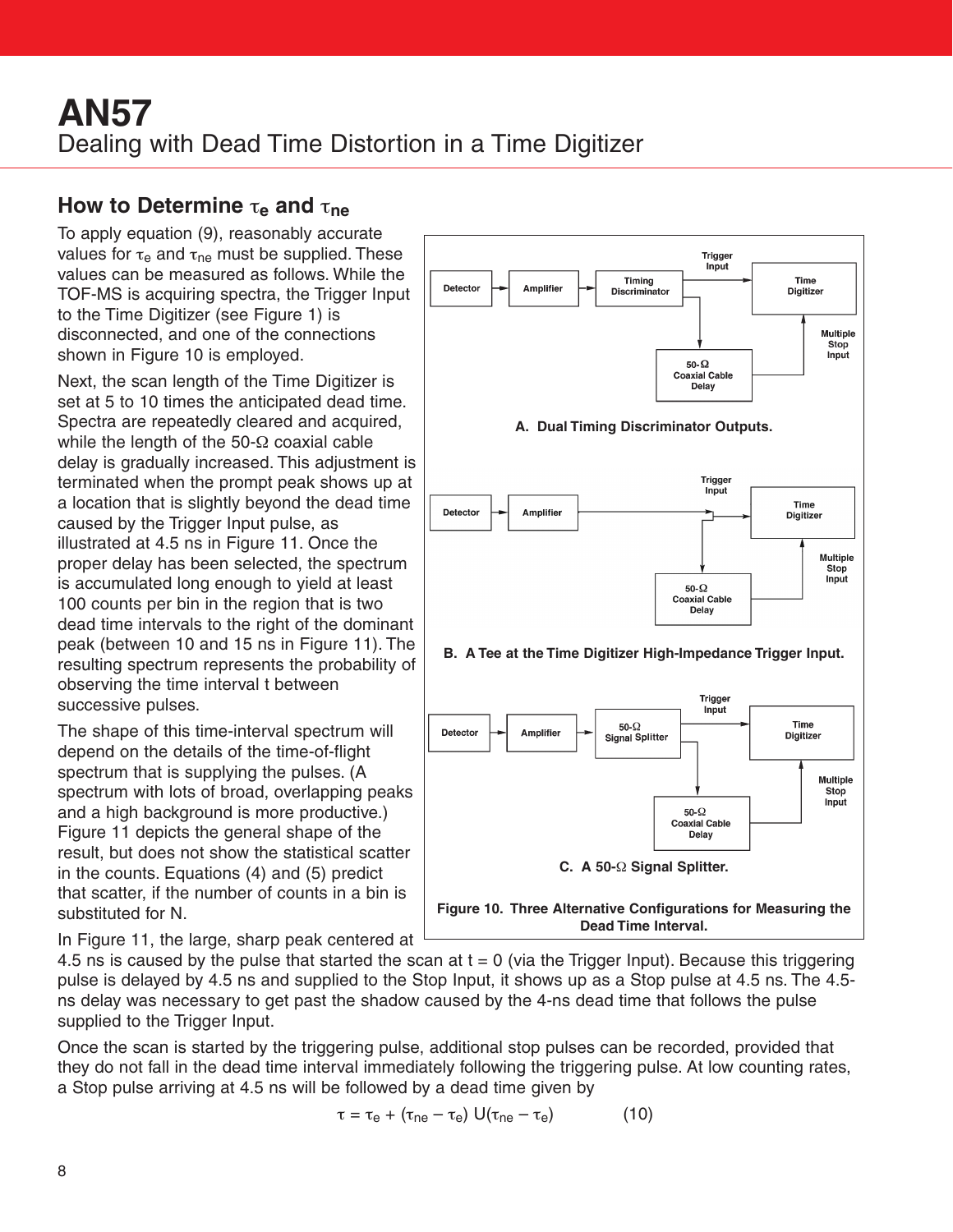The function  $U(\tau_{ne} - \tau_e)$ , defined in equation (8), ensures that only the portion of the non-extending dead time that exceeds  $\tau_e$  will contribute to  $\tau$ . If the dead time  $\tau$  is precisely the same for all pulses, the counting rate will be essentially zero during  $τ$ , and will jump abruptly to a higher value at the end of τ. The case depicted in Figure 11 is for  $\tau_{\text{ne}} = 0$  and  $\tau_{\text{e}} = 4$ ns. Because the extending dead time varies with the pulse amplitude, there is a range of dead times. That range is exhibited by a gradual increase in the counts from 7 ns to 8 ns in Figure 11. Pragmatically, the dead time  $τ$  can be measured from the centroid of the tall peak (at 4.5 ns in Figure 11) to the point at which the counts have recovered to 50% of the final value (at 8.5 ns in Figure 11). This measures the average value of the dead time (4 ns or 16 bins in Figure 11).

If  $\tau_e \ll \tau_{ne}$ , or  $\tau_{ne} \ll \tau_e$ , then there is only one type **of dead time**, and the measurement in Figure 11 completes the task. If neither the extending nor the non-extending component dominates in a system with cascaded dead times, then the portion of  $\tau$  that is extending must be established. An approximate answer can be gained by recording the analog pulses from the amplifier output with a digital oscilloscope. The oscilloscope must have a bandwidth in excess of 1-GHz to avoid distorting the pulse shapes. Figure 12 illustrates the principle for two different pulse amplitudes. The threshold setting for the discriminator, which sets the lower limit on pulse height for accepted pulses, determines the extending dead time. The width of the analog pulse at this threshold voltage is an estimate of the extending dead time.







**It is difficult to obtain an accurate measurement of the extending dead time** for several reasons. First of all, the special connections in Figure 10 can perturb the pulse shape, and lead to an inaccurate dead time measurement. Secondly, the dead time depends on the pulse amplitude, as revealed in Figure 12. Even for a specific value of m/z, the microchannel plate detector generates a wide range of pulse heights. The average dead time must be estimated for that range of pulse heights. Furthermore, the average pulse amplitude depends on both m and z. Higher values of m and lower values of z result in lower amplitude pulses from the detector. This can lead to a systematic error in the dead time, and in the dead time correction, as the m/z varies from one end of the time-of-flight spectrum to the other end. One solution to this problem is to insert a non-extending dead time that is large compared to the extending dead time. This makes the dead time virtually independent of pulse amplitude, m and z. The same dead time can be used to accurately correct all parts of the spectrum.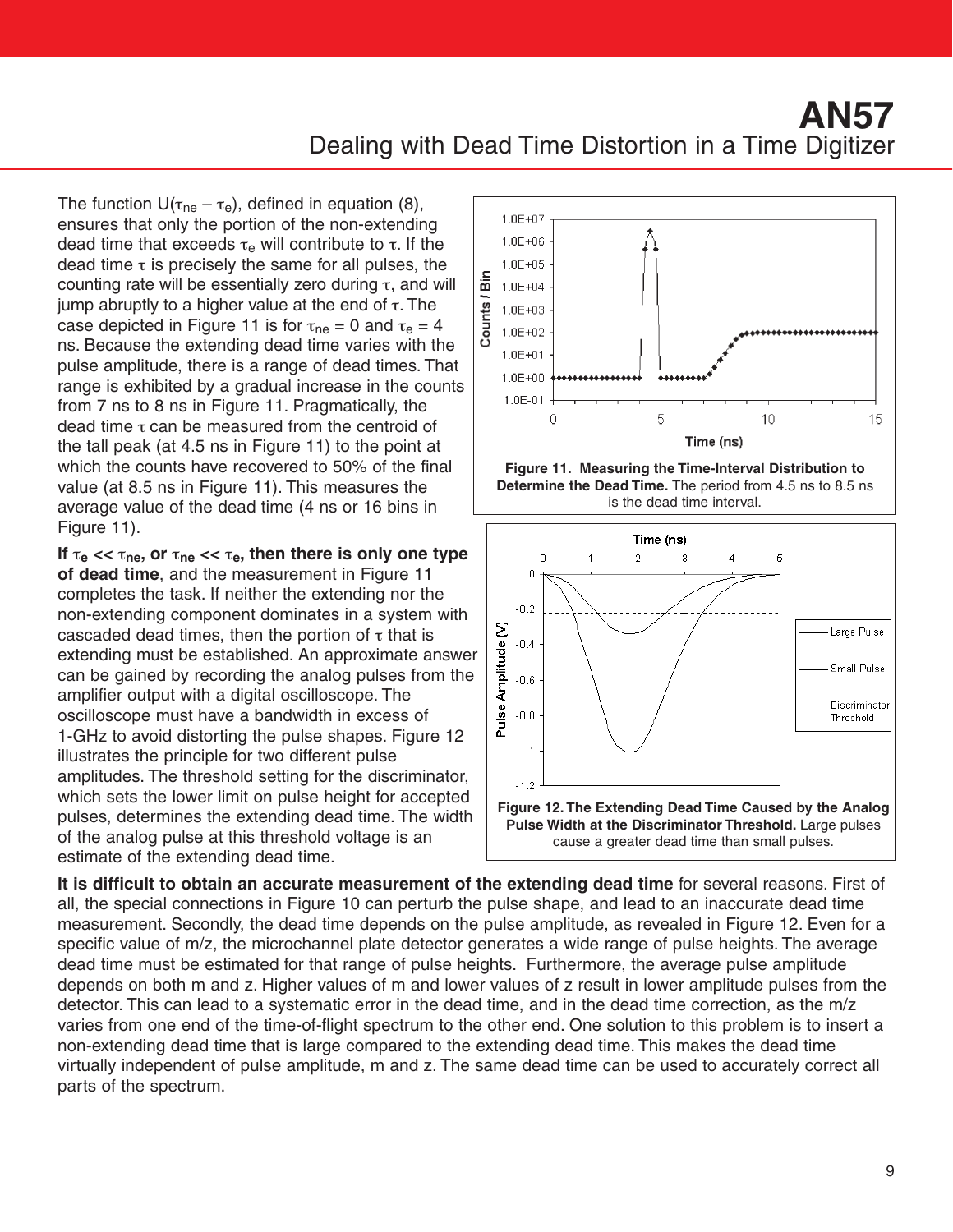**Introducing a non-extending dead time** that is large compared to the extending dead time increases the dead time losses. If the dead time losses are restricted to less than 15%, the non-extending dead time can be reduced until it is just slightly longer than the longest extending dead time. This keeps the dead time constant and independent of pulse height, m and z. For dead time losses less than 15% the extending and nonextending dead time equations yield the same result within 1%. Consequently, a pure non-extending dead time can be presumed for the correction, and the measured value of  $\tau$  from Figure 11 can be inserted for the non-extending dead time.

**A brief explanation of the alternatives in Figure 10** is in order. If the Timing Discriminator is a separate module inserted between the Amplifier and Time Digitizer, option A is the much more reliable solution. Timing Discriminators generally have at least two identical logic pulse outputs. One can be used for the Triggering Input on the Time Digitizer, while the other can be delayed and sent to the Stop Input. Each output can be used without perturbing the other. An ORTEC Model 425A Nanosecond Delay offers a convenient means of adjusting the delay in steps as fine as 1 ns.

Alternative B can be used if the Timing Discriminator is inaccessibly imbedded in the Time Digitizer, provided the Trigger Input has a discriminator that accepts the negative analog inputs, and the input impedance of the Trigger Input is large compared to 50 Ω. The Amplifier output is fed to a BNC Tee on the Trigger Input via a 50-Ω coaxial cable. The other end of the Tee is connected to the delay via another 50-Ω cable. The 50-Ω coaxial impedance must be faithfully preserved from the Amplifier output all the way to the 50-Ω input impedance of the Stop Input. Otherwise, perturbations of the pulse shape will occur.

If the conditions for option B are met, except that the Trigger Input has a 50-Ω input impedance that cannot be changed to a high impedance, then alternative C must be used. In this case, a matched 50-Ω signal splitter is used to preserve a match to the 50- $\Omega$  impedance on both Time Digitizer inputs. However, this reduces the analog signal amplitude by a factor of 2. The discriminator thresholds on the Time Digitizer inputs must also be reduced by a factor of 2 to compensate. This will result in some error, because it will be difficult to guarantee an exact match of the factor of 2.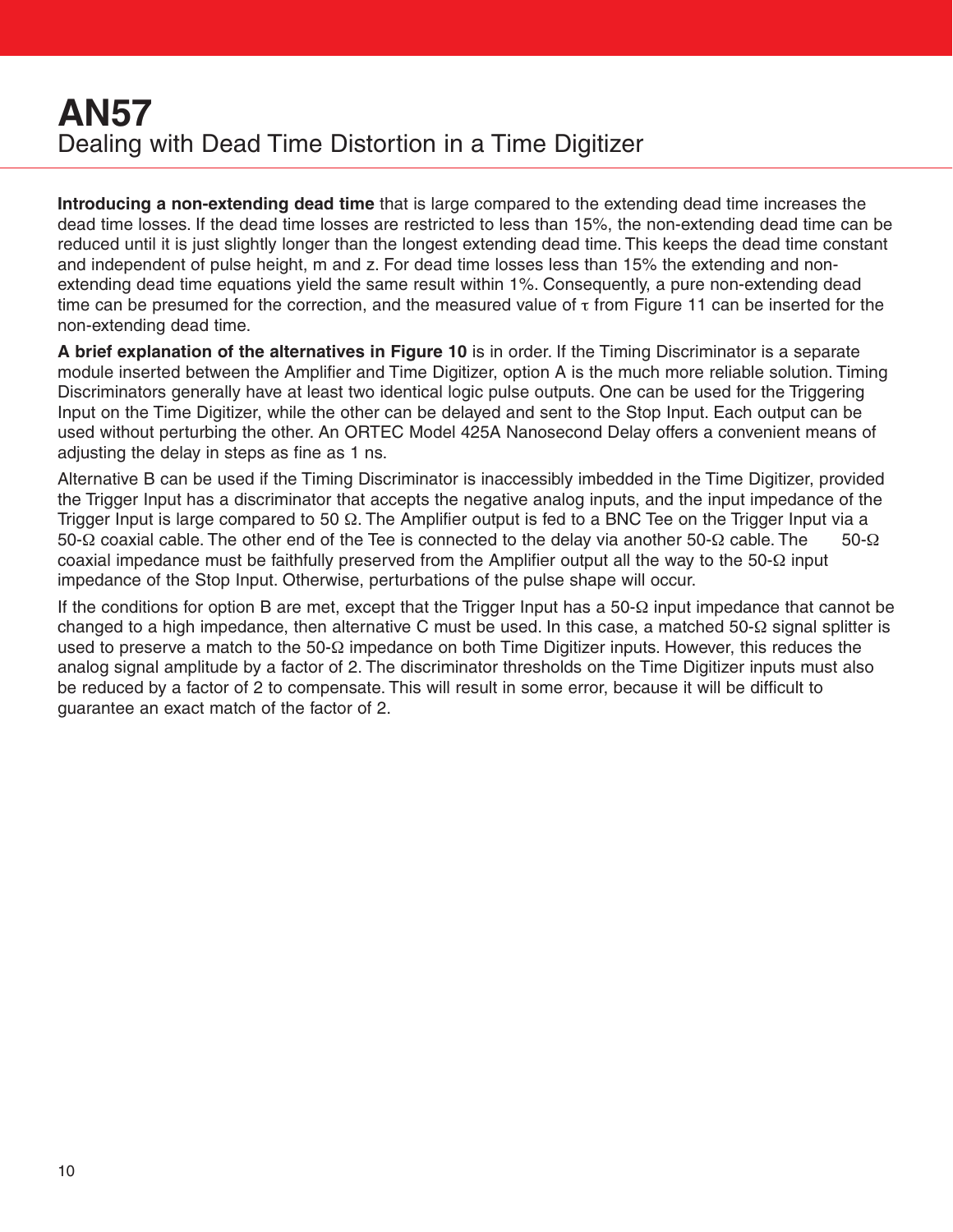#### **Sensitivity to Errors in Measuring** τ**<sup>e</sup> and** τ**ne**

In many cases it is difficult to make an accurate measurement of the two components of dead time. Consequently, it is important to assess how sensitive the dead time correction in equation (9) is to an error in the measurement of  $\tau_e$  and  $\tau_{ne}$ . Above an average ion arrival rate of 0.1 ions/scan in the dominant peak, it is largely a matter of good or bad luck.

Here is the good-luck case for correcting the area and centroid of a peak for dead time distortion. If the dead time spans most of the peak, and no peak nor significant background precedes the peak within one dead time interval, the dead time correction is virtually impervious to small errors in the specified dead time. For example, the 20-ns non-extending dead time for the case in Figures 2 through 5 was decreased by 10%. This changed the peak area by  $<$ 10<sup>-8%</sup> and the centroid by  $<$ 10<sup>-7%</sup> of the FWHM for ion arrival rates up to 10 ions/scan. Similarly, the 4-ns extending dead time for the case in Figures A-1 through A-4 was increased by 12.5%. This changed the area by <0.6%, and the centroid shifted <0.6% of the FWHM for ion arrival rates up to 10 ions/scan. The systematic errors in these two cases are negligible, because the dead time spans most of the isolated peak, and there are no significant counts preceding the peak within one dead time interval.

On the other hand, the bad-luck case can be very serious at high ion arrival rates. For the doublepeak situation in Figure 8, the extending dead time was reset to 7 ns. This spans the distance from the centroid of the small peak to half-way up the steep slope on the side of the large peak. Next, the dead time was decreased by 12% to 6.25 ns, and the change in area and the shift in the centroid were computed. Figures 13 and 14 show the results. Above an ion arrival rate of 0.1 ions/scan in the dominant peak the error in the area of the smaller peak escalates rapidly, exceeding 10% at 1 ion/scan. Similarly, the centroid shift error grows rapidly above 0.3 ions/scan, reaching 10% of the peak FWHM by 3 ions/scan. Note that this is for a relatively small 12% error in specifying the dead time, and the large peak is only twice the amplitude of the small peak. Larger errors in specifying the dead time and higher peak ratios will magnify the error in the dead time correction.

To avoid errors larger than 1% in the dead time correction, the average ion arrival rate in the dominant peak should be limited to <0.1 ions/scan.



**Figure 13. The Sensitivity of the Small Peak Area to a 12% Change in the Extending Dead Time (from 7 ns to 6.25 ns) as a Function of the Average Ion Arrival Rate (Sum of Qi / n) for the Preceding Large Peak.**

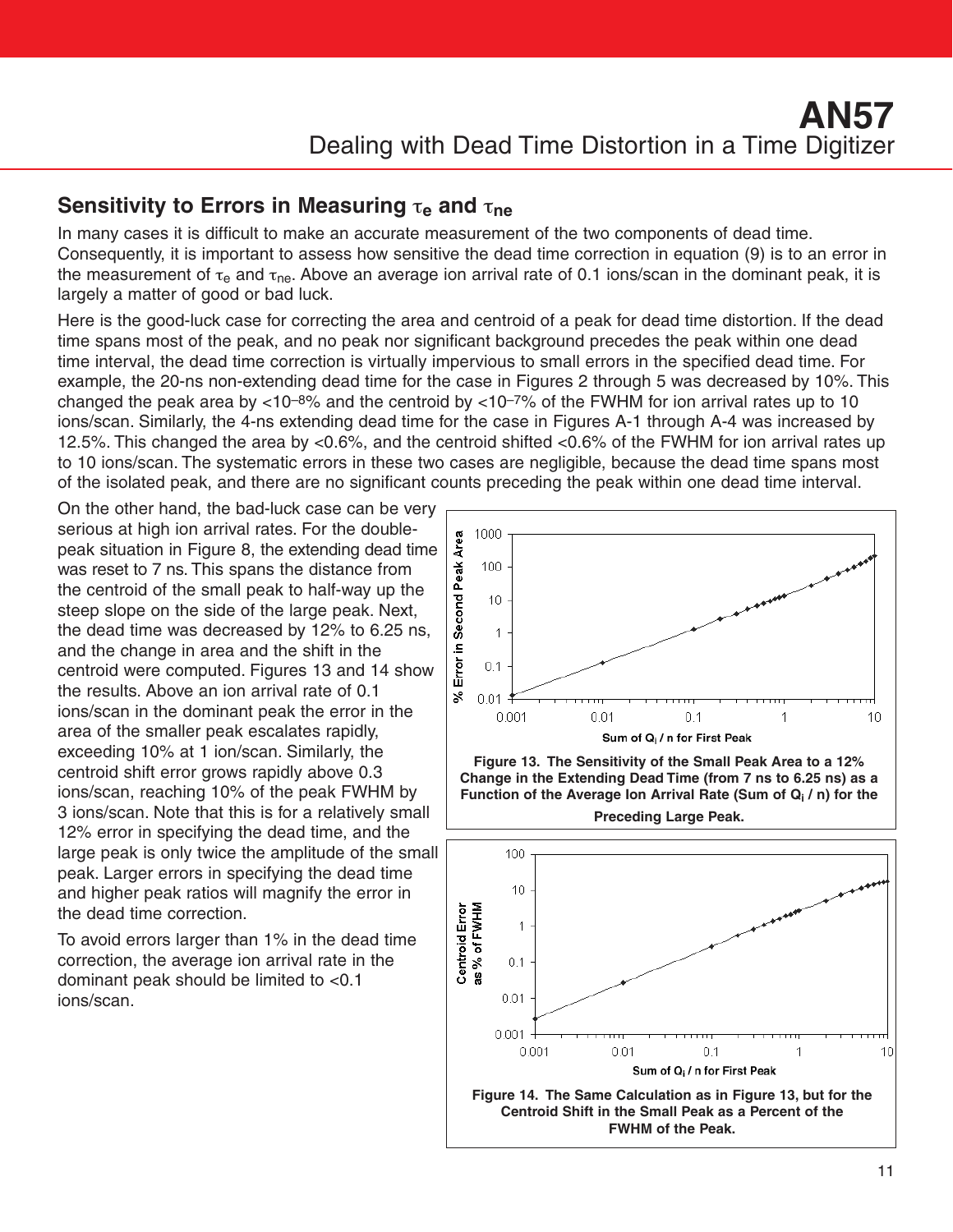#### **The Limit Set by the Random Error**

As defined in equations (2) through (5), the number of ions counted in the peak controls the random error in measuring the peak area. Because the random error in each time bin is uncorrelated with the random error in other bins, the random error from Poisson Statistics in each bin also determines the random error in measuring the centroid of the peak. For an isolated peak with a Gaussian shape, the random error in measuring the centroid in the absence of dead time is given by the standard deviation

$$
\sigma_{\rm c} = (\text{FWHM}) / (2.35 \text{ N}^{1/2}) \tag{11}
$$

where FWHM is the Full Width at Half Maximum height of the peak, and N is the number of ions counted in the peak. Clearly, a larger number of ions reduces the random error in measuring the peak position, and this also decreases the random error in measuring the value of m/z for the peak.

Equations (5) and (11) provide a strong incentive for pushing the average ion arrival rate as high as possible to reduce the random errors. However, the dead time effects limit the amount of the improvement. As summarized by Gedcke<sup>4,5</sup>, Coates<sup>6</sup> has shown that the variance in the counts in bin i after dead time correction for a non-extending dead time is given by

$$
Var(Q_i) = (\sigma_{Qi})^2 = k_i Q_i \tag{12}
$$

where the magnification factor  $k_i$  is given by

$$
k_i = R_i + (R_i)^2 (R_i - 1) (q_i/n)
$$
 (13)

and  $R_i$  is simply the dead time correction ratio

$$
R_i = Q_i/q_i \tag{14}
$$

The variance for an extending dead time or cascaded dead times is much more complicated to compute, and closed form equations have not been published to date for these cases.

A more interesting parameter is the percent standard deviation in the corrected counts in bin i as a function of the average ion arrival rate per scan. This is given by

$$
\frac{\sigma_{Q_i}}{Q_i} \times 100\% = 100 \left[ (1/q_i) + R_i \left( R_i - 1 \right) / n \right]^{1/2}
$$
 (15)

Equation (15) is plotted in Figure 15 for  $n =$ 1,000 scans, and a 4-ns non-extending dead time. The "Sum of  $Q_i / n$ " is the average ion arrival rate per scan in the peak. As the ion arrival rates are increased on the horizontal axis in Figure 15, the percent standard deviation improves until a minimum is reached in the neighborhood of 1.5 ions/scan. Beyond this point, increasing the ion rate makes the precision worse.

The first term in the [ ] brackets in equation (15), i.e.,  $(1/q<sub>i</sub>)$ , is the contribution from the random error in the number of counts in bin i. The second term,  $R_i (R_i - 1) / n$ , is the contribution from the random error in the j bins causing the

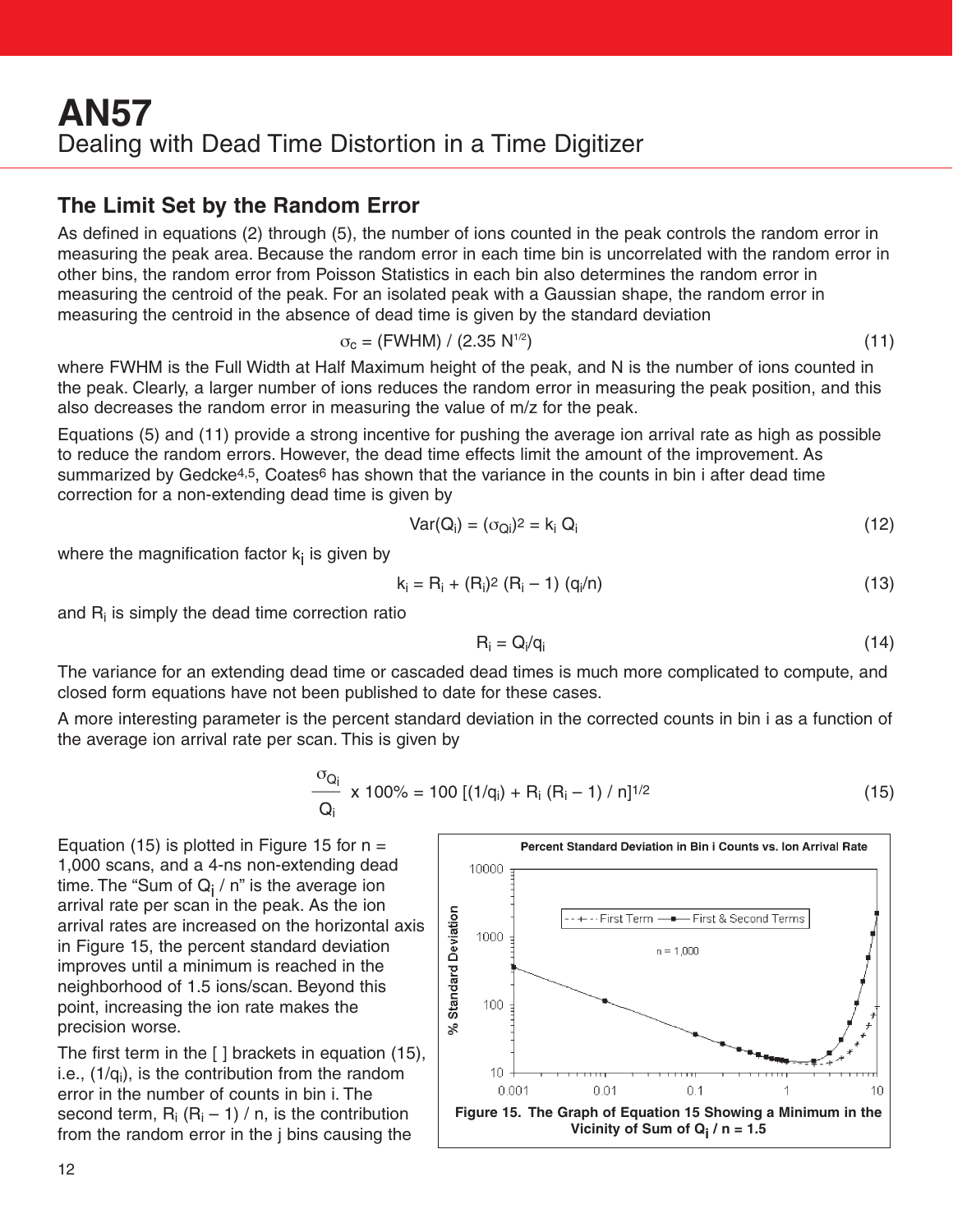dead time for bin i. As the difference between the dashed and solid lines demonstrates in Figure 15, the second term dominates at high ion rates.

The example computed in Figure 15 is for the bin that contains the highest number of counts at the top of the peak. The shape of the curve in Figure 15 and the position of the minimum will vary with the selected bin and the dead time correction ratio, Ri.

Figure 15 implies that there is little value in increasing the ion rate beyond 1 ion/scan, which corresponds to a dead time correction factor  $R_i = 1.6$  in this case.

#### **Guidelines for Managing the Dead Time Effects**

Based on the above information, two reasonably safe zones can be defined for managing the dead time effects in a time digitizer according to the following guidelines:

1. In the time spectrum, find the region that contains the largest number of counts, when the width of the region is equal to the dead time. This is the dominant dead time region.

2. If it is not possible to make accurate dead time corrections, maintain the average ion arrival rate in the dominant dead time region <0.02 ions/scan to ensure <1% distortion of the peak.

3. If reasonably accurate dead time corrections can be made via equation (9), maintain the average ion arrival rate in the dominant dead time region <0.2 ions/scan. This should ensure <2% distortion in the dead-time corrected peak in most cases.

Generally, guideline 3 corresponds to a dead time correction <10%. With the ORTEC Model 9308, this condition is monitored by the software during the dead time correction process. The software reports the highest correction ratio that was applied, and the bin that experienced that correction ratio. The operator can examine the corrected and uncorrected spectra to see whether the quality of the result is credible.

## **Completely Eradicating Dead Time Worries**

Within the bounds of the above guidelines, equation (9) works quite well for increasing the allowable ion rates by a factor of 10 when the source of ionized molecules has a constant composition and rate during the acquisition of the time-of flight spectrum. But, when the TOF mass spectrometer is fed by the output of a chromatograph, the composition and rate typically change rapidly over the peaks in the chromatograph spectrum. In that case, correction with equation (9) is no longer viable, and the default becomes guideline 2. Unfortunately, the low ion rates in guideline 2, along with the short acquisition times for points on a chromatograph peak (<<0.5 seconds), result in a large statistical error and high detection limits.

A much more productive solution is to employ a digital signal averager7, such as the ORTEC FASTFLIGHT™. The FASTFLIGHT uses a flash ADC to sample the analog signal from the detector and amplifier. The sample spacing can be as short as 0.5 ns, and this is sufficient to define the shapes of the peaks in the time-of-flight spectrum. Because the detector, amplifier and ADC all respond linearly to the number of ions in a pulse, there is no dead time in recording the ions. Thus, the ion rates can be increased by several orders of magnitude relative to the maximum rates allowed by a time digitizer. With the FASTFLIGHT, the number of ions is limited only by the ion source, the efficiency of the flight path, and the detector response. Consequently, ion detection rates can be improved by a factor ranging from 100 to as much as 5,000. This improves both detection limits and the statistical precision by a factor ranging from 10 to 70. Because there is no dead time, there is no distortion of the isotopic abundance ratios, and no distortions of the m/z values.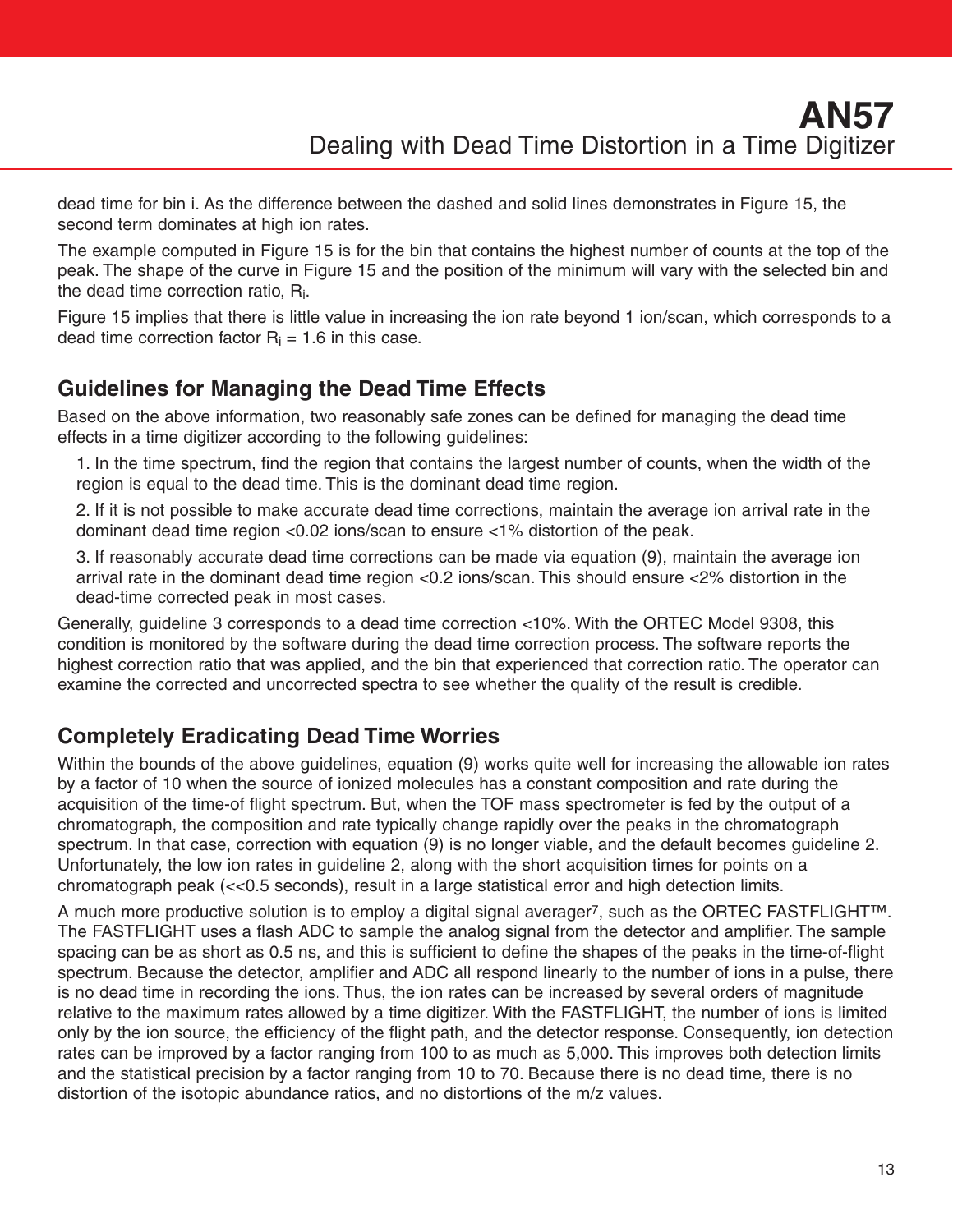For lower ion rates, a time digitizer retains two advantages over the digital signal averager:

a. If dead times of the order of 50 ns can be tolerated, a time digitizer can deliver exceptional digital time resolution. For example, the ORTEC Model 9308 offers a bin width as fine as 1.2 ps. Current state-of-theart for digital signal averagers is a 500-ps bin width.

b. With a time digitizer, the time resolution is not limited by the amplifier pulse width. For a digital signal averager, the typical 1-ns width of the amplifier pulse (FWHM) is convoluted with the 3-ns peak width from the flight path to broaden the peak to 3.16 ns in the recorded spectrum. For most situations in TOF-MS this peak broadening is negligible.

Where dead time losses are a significant problem, a digital signal averager is a superior solution to a time digitizer.

#### **References**

- 1. Ron Jenkins, R. W. Gould, and Dale Gedcke, *Quantitative X-Ray Spectrometry*, Marcel Dekker, New York, First Edition (1981), pp 209 – 229.
- 2. Phillip R. Bevington, and D. Keith Robinson, Data Reduction and Error Analysis for the Physical Sciences, WCB McGraw-Hill, Boston, Second Edition, (1992), pp 23 – 28.
- 3. Ibid. ref. 1, pp 229 244.
- 4. 1997/1998 EG&G ORTEC Catalog, pp 2.176 2.178
- 5. ORTEC Modular Pulse Processing Electronics Catalog (2001), PerkinElmer Instruments, Oak Ridge, USA, pp 8.3 – 8.4
- 6. P. B. Coates, Rev. Sci. Instrum. 63 (3), March 1992, p 2084.
- 7. Ibid. ref. 5, pp 8.41 8.49.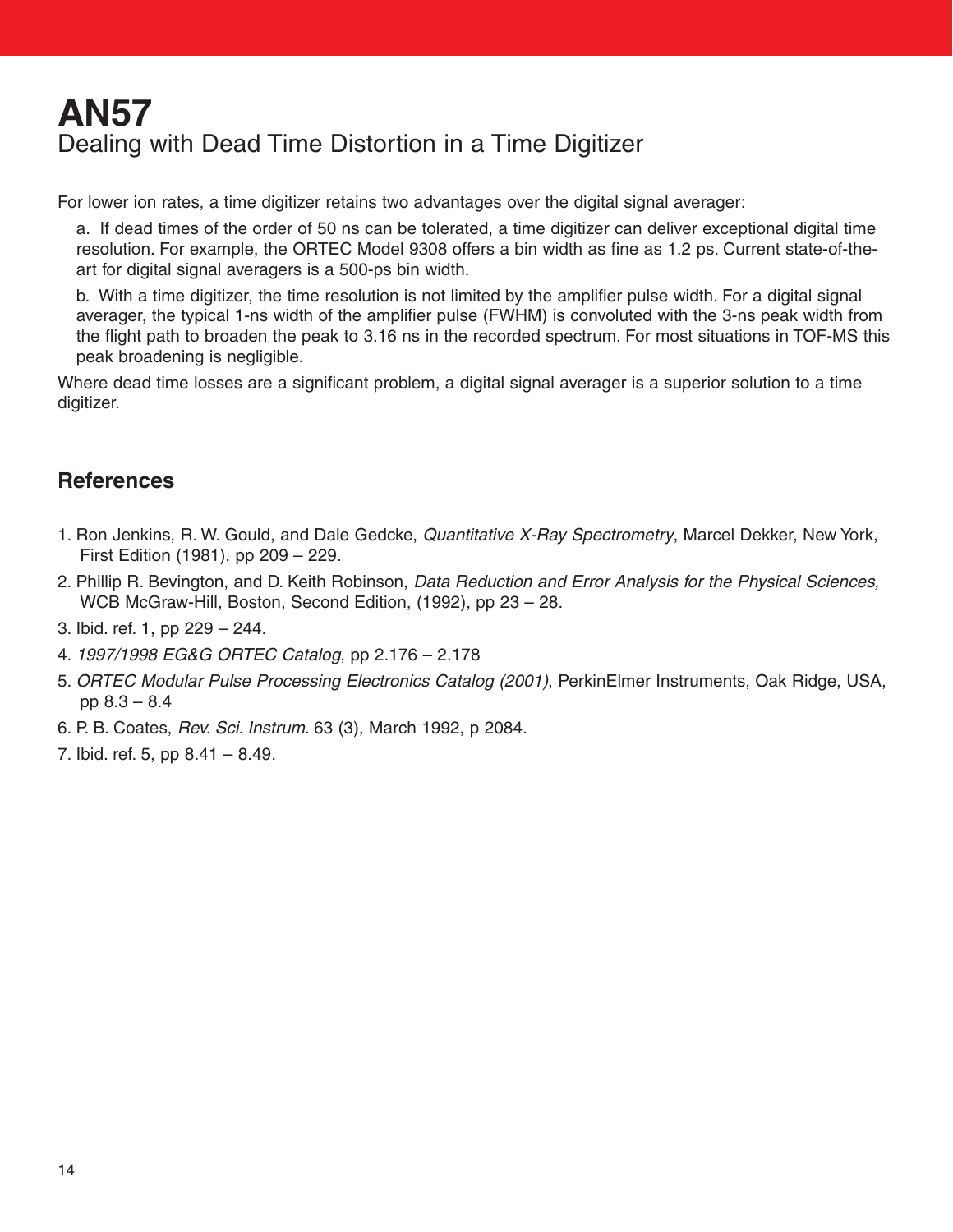# **Appendix A: Reference Graphs for 4-ns Extending Dead Time**